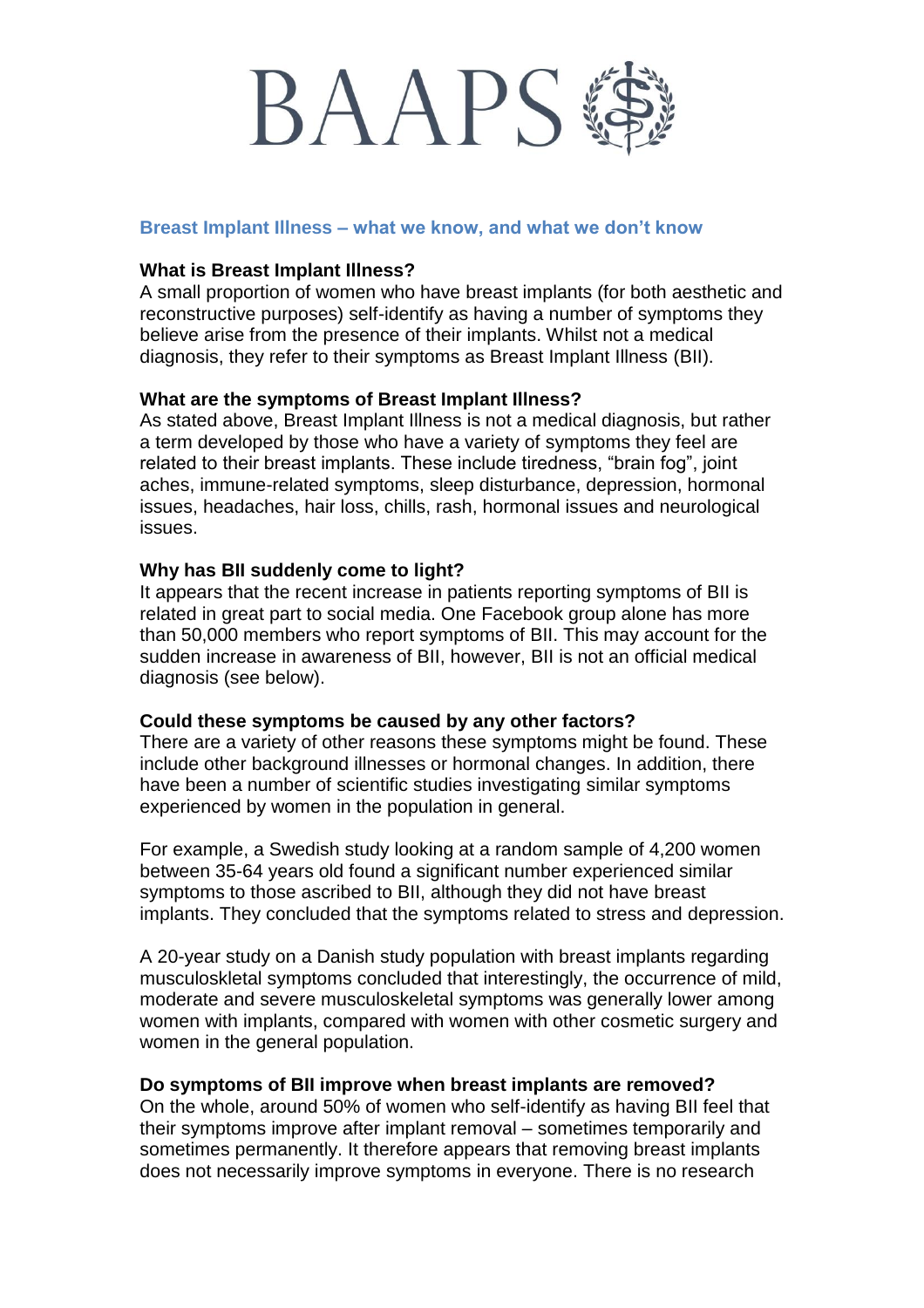# **BAAPS**

demonstrating which symptoms may or may not improve with implant removal – with or without removing its surrounding capsule (scar tissue).

#### *In more detail:*

A study on breast implant removal from 1997 (when older, less robust implants were still in use) looked at women in whom 186 implants had been removed. Over half the implants were ruptured or leaking, and many had other issues. Therefore, in this study population, the women would theoretically have had a significant exposure to silicone from within the implants (compared with the more modern implants used today). Immune system blood tests showed no difference in levels of autoimmune antibodies between the study population and a control group of women without breast implants. The small number of women in the study group with diagnosed autoimmune conditions did not have any improvement when questioned over 2-years after implant removal. However, the majority of women reported an improvement in their psychological well-being after implant removal.

## **Is there medical evidence linking medical grade silicone to immune system problems or other diseases?**

In short, the answer so far is no. Medical grade silicone is derived from the natural element, silica. Whilst silica has been shown to activate the immune system, silicone used in breast implants is very different, and to date has not been shown to cause any disease. Medical silicone does not exist is nature and is created to form polydimethylsiloxane. Medical grade silicone has had antioxidants, dyes, and plasticizers removed during processing.

Whilst there is no current evidence to support a direct link between breast implants and any specific disease process, it does not mean further research is not indicated. As stated below, further new research is being conducted principally in Australia and USA. It is important to recognize that in rare diseases (of any type), it can take many years to come to a scientific conclusion. In addition, there are many factors that can influence and confound the interaction of a patient and her breast implants – all of which have an impact on studying an entity such as BII.

A lack of evidence to date does not mean that the symptoms experienced by patients are not real. Therefore, as plastic surgeons, we take these symptoms seriously and are committed to supporting further investigation and research in this area.

## **Do tests exist for BII?**

There are no tests that can show BII. However, there are a number of research studies underway, principally in Australia and the USA hoping to provide further information. In the meantime, there are tests that can be performed for autoimmune conditions. In a similar way to the population without breast implants, there are breast implant patients who have symptoms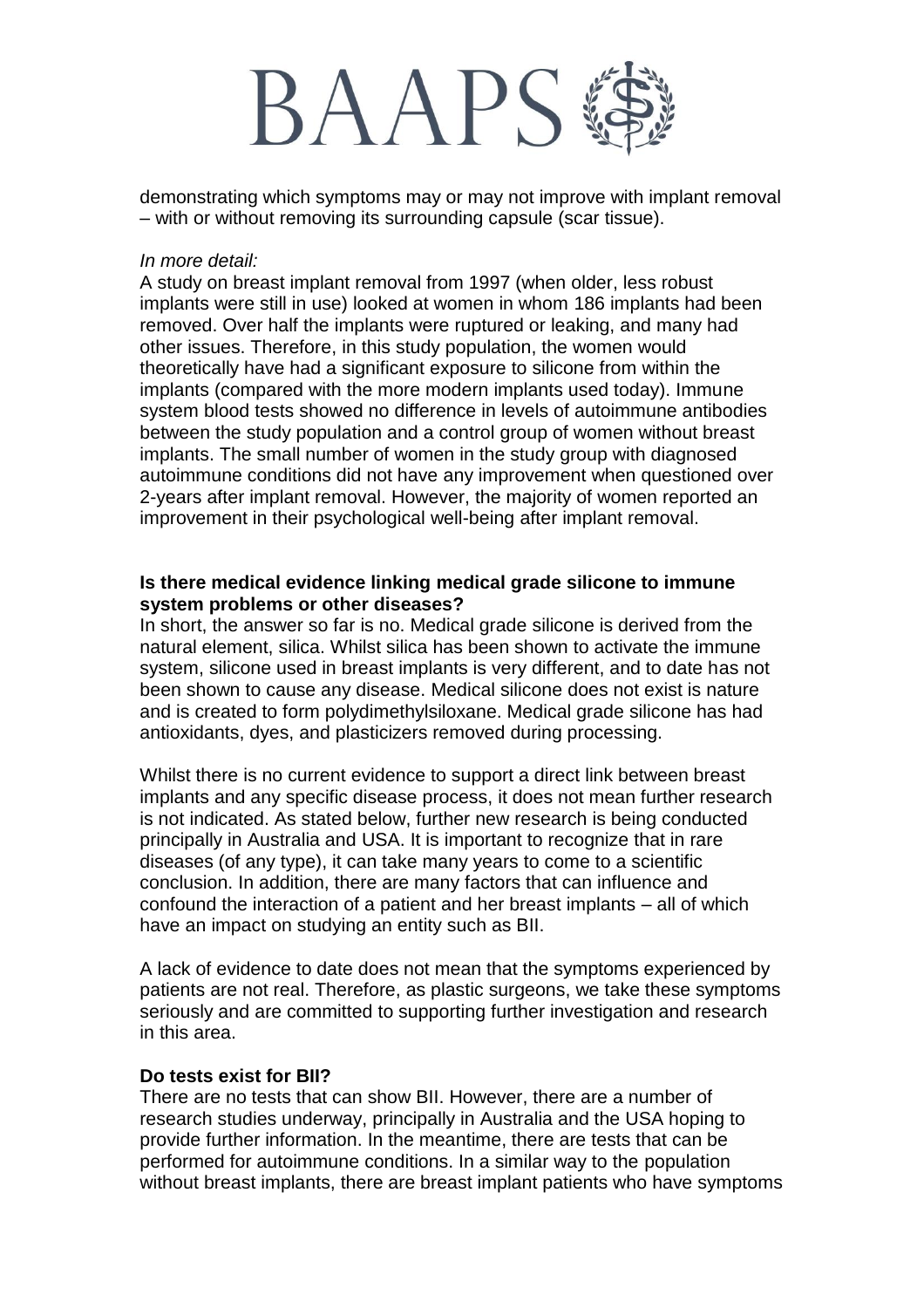## BAAPS

(they attribute to BII) with positive immune testing and others where all tests show no abnormalities.

## **What scientific data are there that shows that breast implants actually cause the symptoms of BII or any other disease?**

To date there is no demonstrable link between breast implants and any systemic illness. There have been a variety of studies designed to look at the safety of breast implants and these have also looked at specific autoimmune disorders and diseases. Overall, these studies have shown few or zero links between breast implants and any disease. These studies have not shown any consistent laboratory test abnormalities to enable a distinct syndrome to be defined or categorized.

However, as in all areas of science, "absence of evidence does not equal evidence of absence". Therefore, further studies are on-going to investigate other possible links and symptoms in women with breast implants.

## **What should I do if I think I might have symptoms I identify with BII?**

If you experience symptoms you feel might be related to your implants it is important you see a doctor. It is important to bear in mind that your symptoms might not be related to the implants, and that other medical investigations should not be overlooked or ignored. Therefore, you should involve your GP in the first instance to exclude any other underlying disease processes, such as autoimmune conditions, inflammatory conditions or neurological disease processes.

Should you wish for your implants to be removed, you should discuss this with your plastic surgeon. Most commonly, when patients are seeking to have their implants removed for symptoms they attribute to BII they request that their capsule is removed. This can either be done "en bloc", referring to the whole capsule being removed containing the implant, or by other techniques. There is no evidence that "en-bloc" removal offers any benefit to the patient, and indeed this technique is more invasive and requires larger incisions. This should be borne in mind when discussing your situation with your plastic surgeon.

The "en-bloc" concept is one of the medical inaccuracies perpetuated on the internet and on social media. It is important to appreciate that sometimes it is impossible to remove the capsule without making a hole in it, even in the most experienced surgeon's hands. Sometimes it is also not possible to remove the whole capsule, depending on how adherent it may be to the ribs, for example.

#### **What is the risk of developing BII?**

Due to the lack of official medical diagnosis, the disparate array of symptoms reported and the lack of definitive evidence, there is no "known" risk for BII. Many of the symptoms described by those identifying with BII are experienced by the general public on a regular basis, with or without implants. It is also